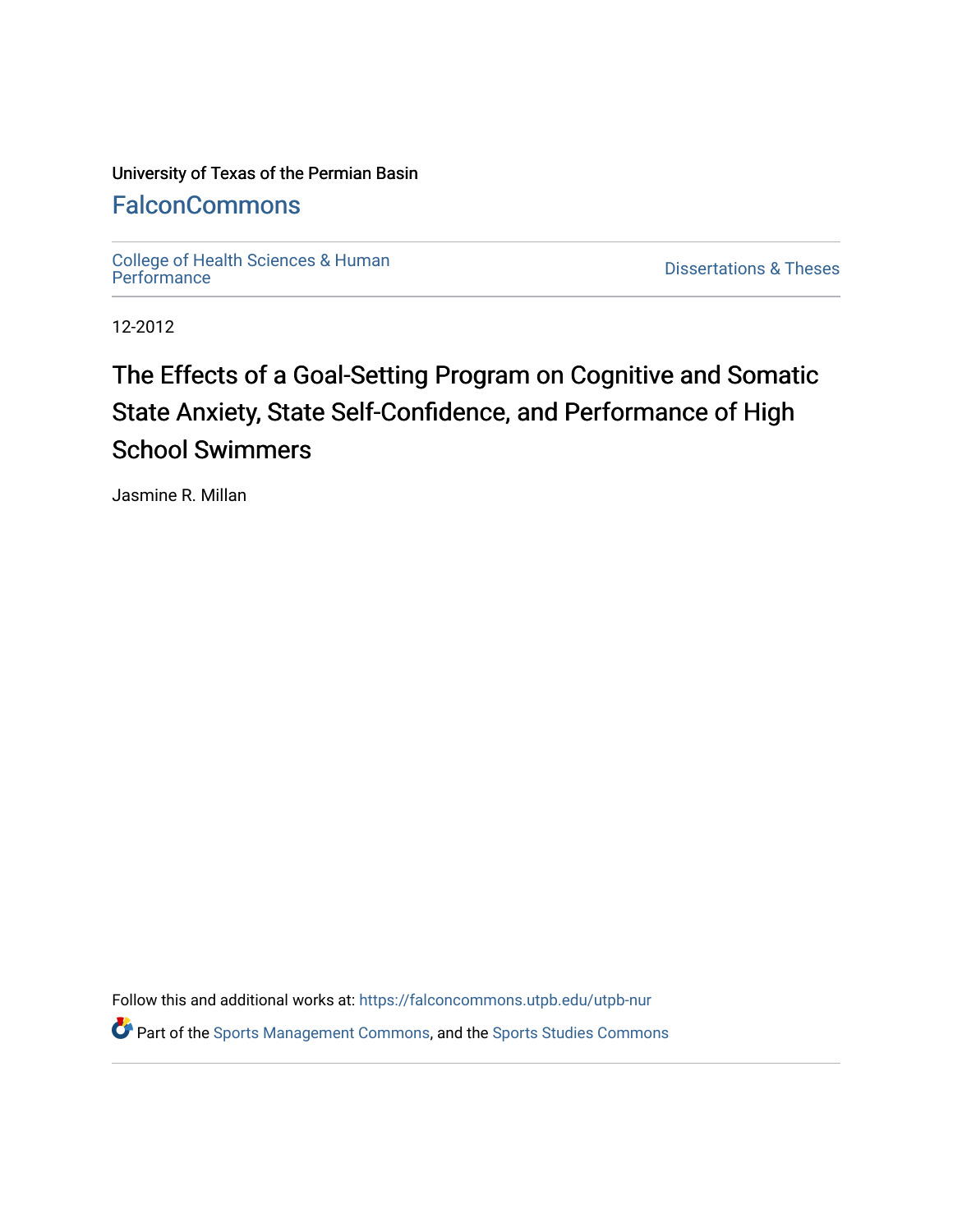The Effects of a Goal-Setting Program on Cognitive and Somatic State Anxiety,

State Self-Confidence, and Performance of High School Swimmers

 $\tilde{\mathcal{H}}_{\mathbf{q}}$ 

APPROVED BY SUPERVISORY COMMITTEE: Lois Hale, Ph.D. Chair waes Eldridge, Ed.D. Richard Lloyd, Ed.D.

Ilhyun Lee, Ph.D. Graduate Faculty Representative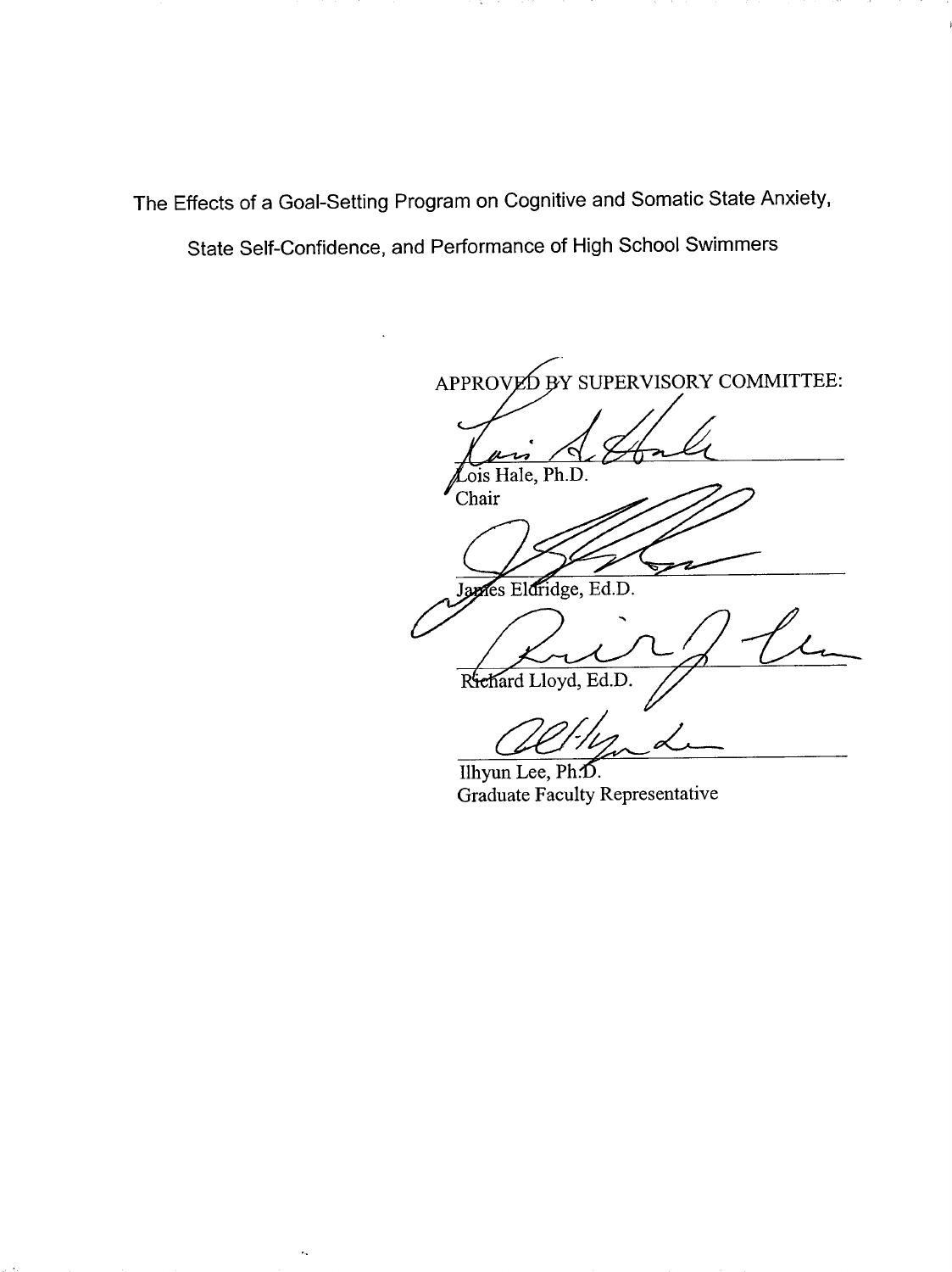The Effects of a Goal-Setting Program on Cognitive and Somatic State Anxiety,

State Self-Confidence, and Performance of High School Swimmers

by

Jasmine R. Millan, B.S.

### PROJECT

Presented to the Graduate Faculty of Kinesiology The University of Texas of the Permian Basin in partial Fulfillment of Requirements for the Degree of MASTER OF SCIENCE

University of Texas of the Permian Basin

December 2012